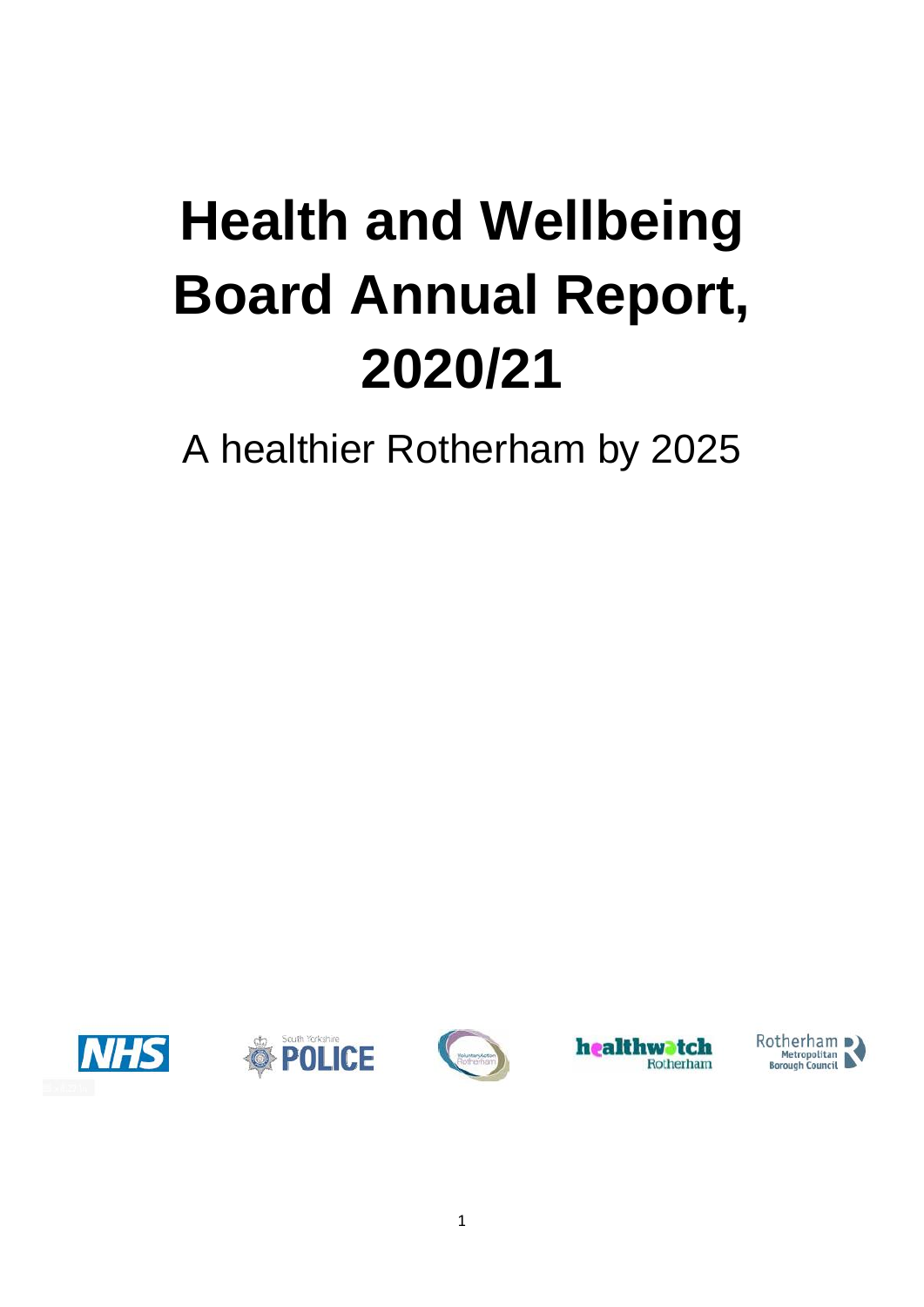| <b>Contents page</b>           |    |
|--------------------------------|----|
| <b>Foreword</b>                | 3  |
| The Health and Wellbeing Board | 5  |
| Governance                     | 8  |
| <b>Key Dates - 2019/20</b>     | 10 |
| What's working well?           | 11 |
| What are we worried about?     | 20 |
| What will we do next?          | 21 |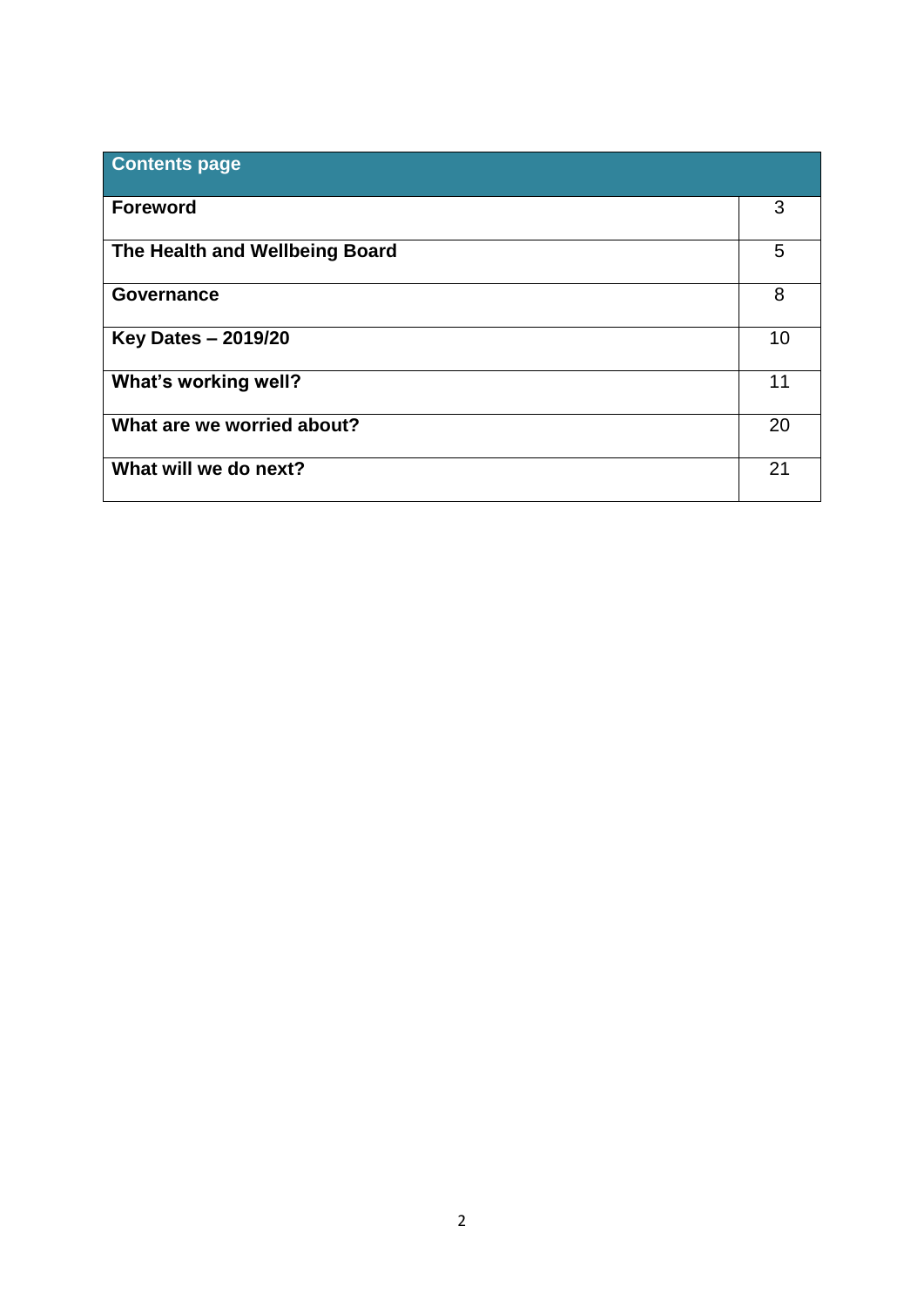# **Foreword**

I am delighted as Chair of the Health and Wellbeing Board to present our annual report. Our Health and Wellbeing Board is a very successful board and is recognised as such by external bodies such as the Local Government Association. That success owes a great deal to the very strong partnerships we have built up over the past few years, which is a real hallmark of our board. I would like to thank all the partners for their strong commitment to delivering Rotherham's Health and Wellbeing Strategy and working together to improve outcomes for local people. I believe that the strength of our partnership has also been instrumental in our response to the COVID-19 pandemic, including the roll out of the successful vaccination programme in our community.

It has been an interesting year due to the COVID-19 pandemic, with the board not being able to physically meet for many months and the heavy call on member's capacity. Nevertheless, the board has continued to meet virtually throughout the pandemic, and as the report shows we have achieved much over the past year, such as our work on loneliness, encouraging better physical health and activities, supporting young people's mental health, setting up an unpaid carers group that is supporting the refresh of our Carers Strategy and placing an increasing emphasis on the wider determinants of health.

Clearly, in Rotherham we still need to do a lot more work on tackling health inequalities, including inequalities between our least and most deprived communities. The Health and Wellbeing Board has committed that this will be our main area of focus, to ensure that the health of the most vulnerable is improving the fastest.

In the coming year, we face the need to refresh our board priorities, taking into account the impact of the pandemic. We also need to consider the changes being brought in through the Health and Care Bill, including to our regional ICS. Although work is taking place, we still await further details on the impact that these changes will have on the Health and Wellbeing Board.

Once again, I would like to thank all members of the Health and Wellbeing Board who have helped to make the partnership what it is. I would also like to thank the hard work and dedication of officers who work in, and with the board from a number of partner organisations.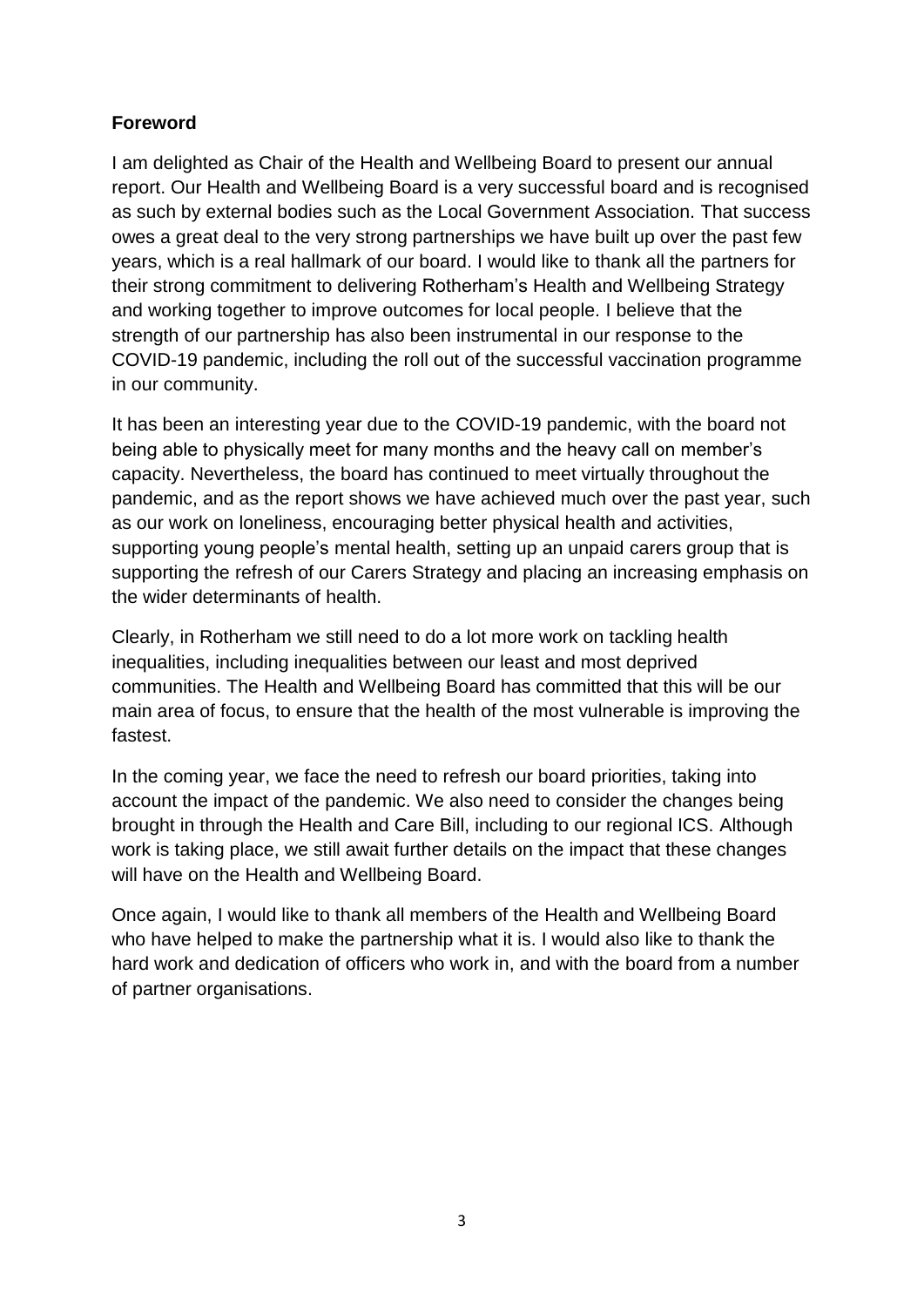

# **Councillor David Roche**  Cabinet Member for Adult Social Care and Health Chair of the Health and Wellbeing Board

 $\mathscr{D}$ '<br>-C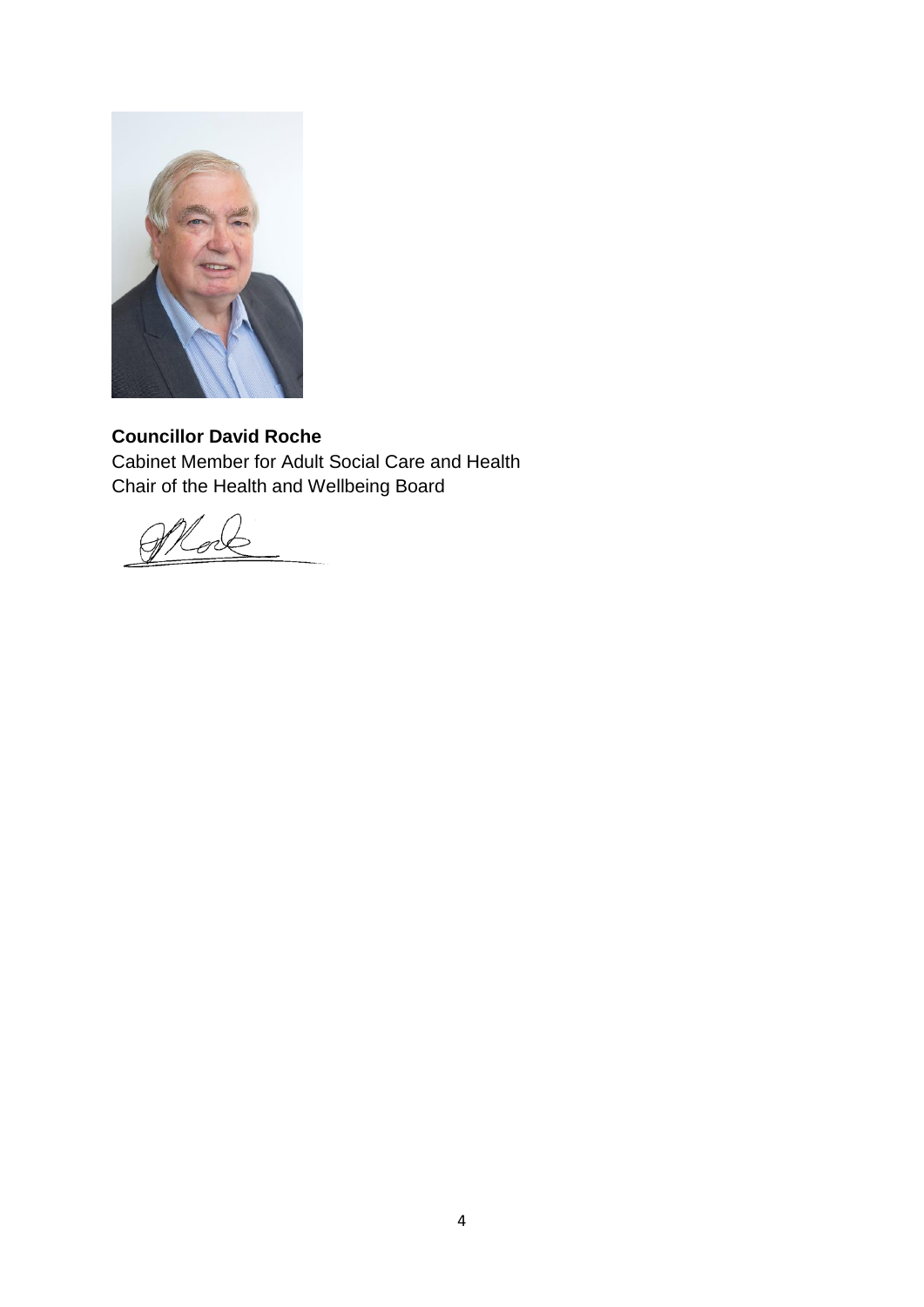# **The Health and Wellbeing Board**

Rotherham's Health and Wellbeing Board brings together local leaders and decisionmakers to work to improve the health and wellbeing of Rotherham people, reduce health inequalities and promote the integration of services.

Organisations represented on the board include:

- Rotherham Metropolitan Borough Council
- Rotherham Clinical Commissioning Group (CCG)
- The Rotherham NHS Foundation Trust
- Rotherham, Doncaster and South Humber NHS Foundation Trust
- Voluntary Action Rotherham
- Healthwatch Rotherham
- South Yorkshire Police
- South Yorkshire Fire and Rescue
- NHS England

The board has a number of specific responsibilities, including producing a local joint strategic needs assessment, overseeing the delivery of the joint health and wellbeing strategy, and producing an assessment of the need for pharmaceutical services.

Further detail around the role of the board, including how the board has met the statutory duties over 2020/21 is outlined below.

#### **Joint Strategic Needs Assessment (JSNA)**

One of the board's key responsibilities is to carry out a joint strategic needs assessment (JSNA) for Rotherham. The JSNA is an assessment of the current and future health and social care needs of the local population. It brings together information from different sources and partners to create a shared evidence base, which supports service planning, decision-making, and delivery.

The JSNA is hosted on a live website called 'the Rotherham Data Hub.' As part of the refresh for 2020/21 there has been a greater focus on health inequalities and data around the impact of COVID-19. The type of data incorporated in this website has also been expanded, to give a broader view of the issues facing local people.

This data will be used to inform commissioning decisions and strategy development. In particular, the findings of the updated JSNA will inform the refresh of Health and Wellbeing Board priorities and the strategic approach to tackling health inequalities.

The Rotherham Data Hub is publicly accessible at [http://www.rotherham.gov.uk/data/.](http://www.rotherham.gov.uk/data/)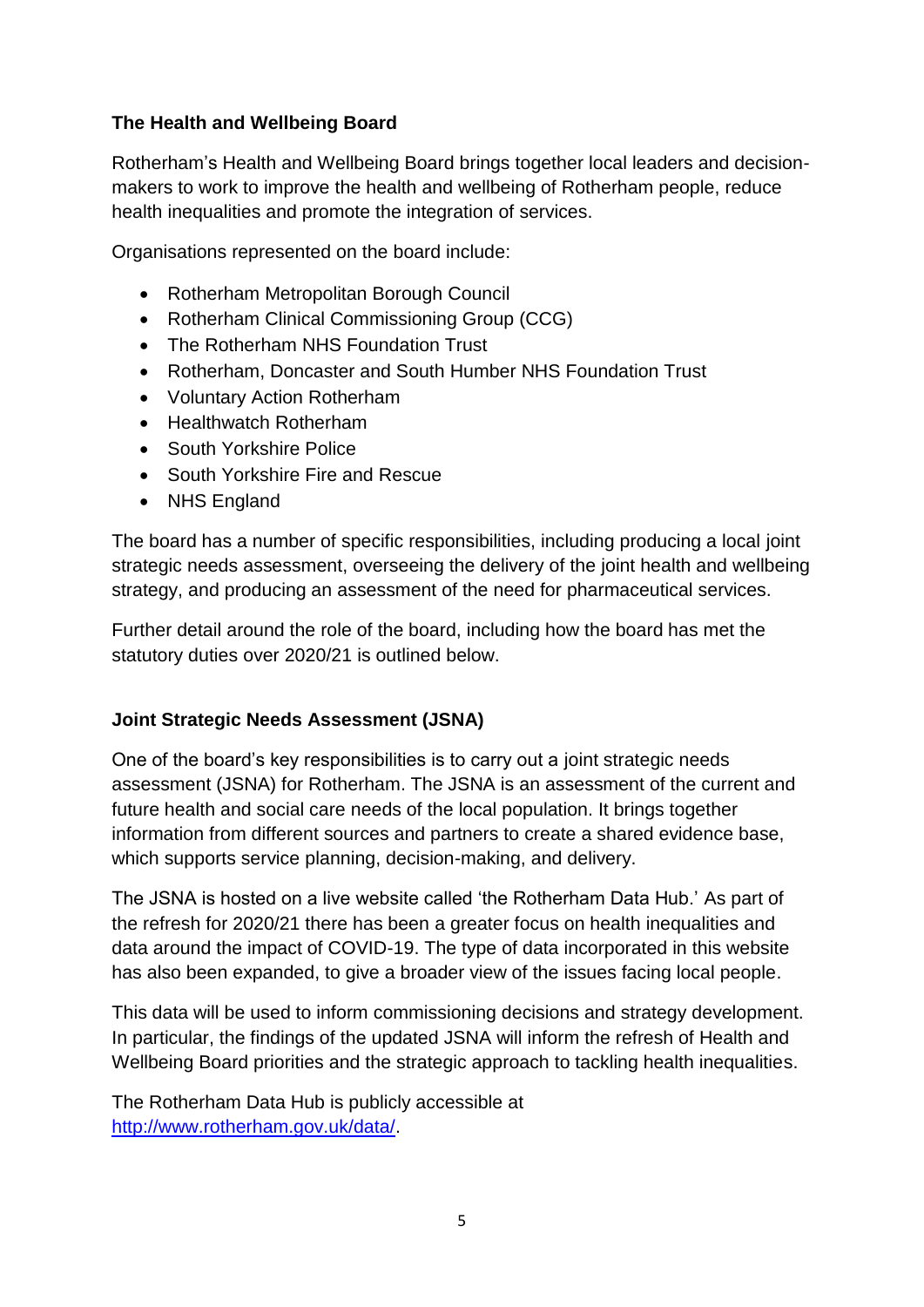# **Joint Health and Wellbeing Strategy**

Joint Health and Wellbeing Strategies set out how local health needs identified in the JSNA will be addressed. They set out the priorities for local commissioning and must be taken into account by local councils and CCGs.

Rotherham's Health and Wellbeing Strategy for 2018-2025 was agreed in March 2018 and is focussed on four key aims:

- 1. All children get the best start in life and go on to achieve their full potential
- 2. All Rotherham people enjoy the best possible mental health and wellbeing and have a good quality of life
- 3. All Rotherham people live well for longer
- 4. All Rotherham people live in healthy, safe and resilient communities

The Health and Wellbeing Board receives regular updates against each of these four aims.

# **Pharmaceutical Needs Assessment (PNA)**

The board has a statutory responsibility to undertake a PNA every three years. However, due to ongoing pressures across all sectors in response to the COVID-19 pandemic, the national requirement to publish renewed Pharmaceutical Needs Assessments has now been suspended until October 2022. The PNA reviews the current pharmaceutical services in Rotherham and identifies any gaps in provision through assessment, consultation and analysis of current and future local need.

The current PNA for Rotherham now runs from April 2018 to October 2022.

#### **Principles**

As well as meeting the duties outlined above, partners of the Health and Wellbeing Board have also committed to embedding the following principles in everything they do, both individually as organisations and through working in partnership:

- Reduce health inequalities by ensuring that the health of our most vulnerable communities, including those living in poverty and deprivation and those with mental health problems, learning or physical disabilities, is improving the fastest.
- Prevent physical and mental ill-health as a primary aim, but where there is already an issue, services intervene early to maximise impact.
- Promote resilience and independence for all individuals and communities.
- Integrate commissioning of services to maximise resources and outcomes.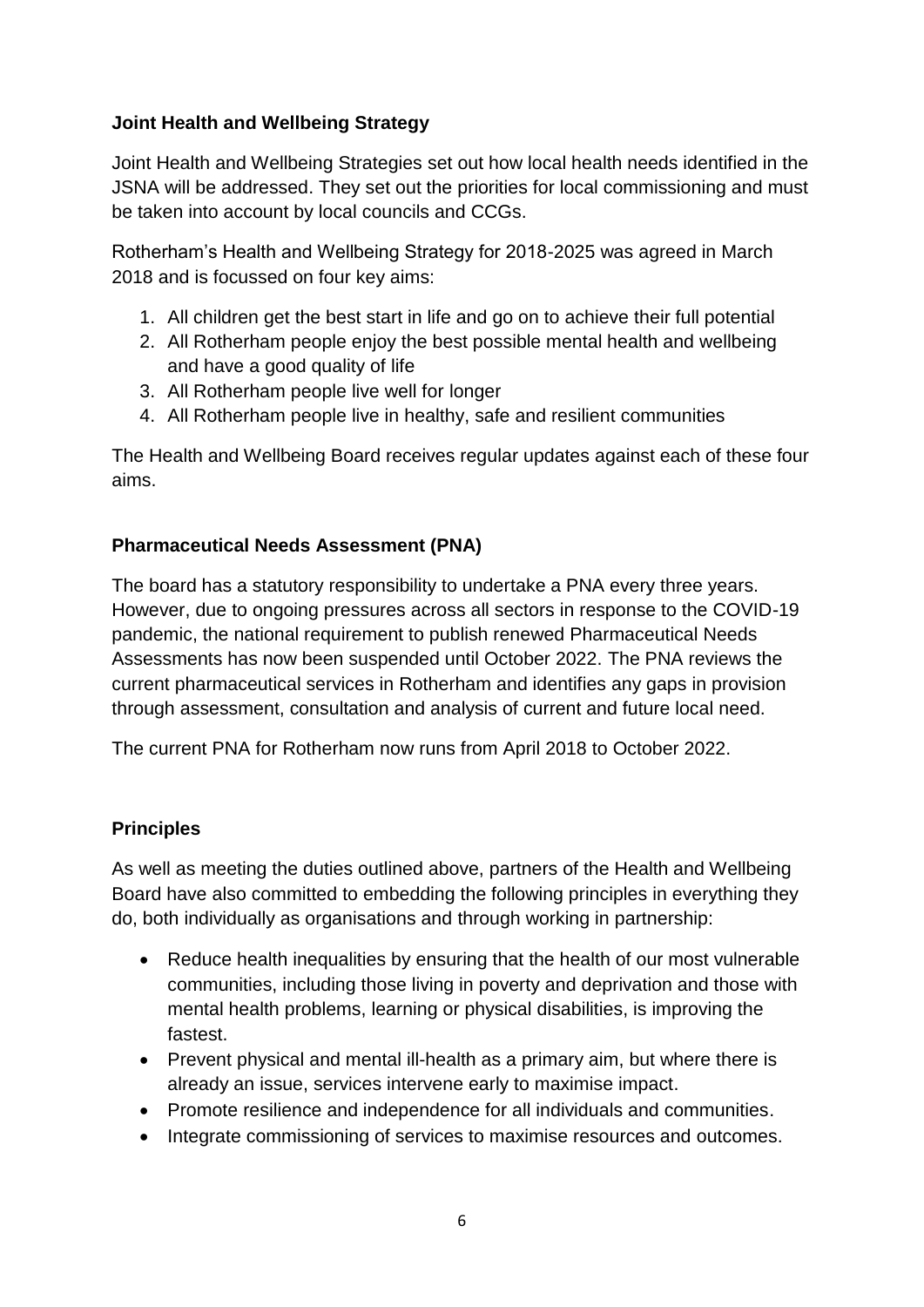- Ensure pathways are robust, particularly at transition points, so that no one is left behind.
- Provide accessible services to the right people, in the right place, at the right time.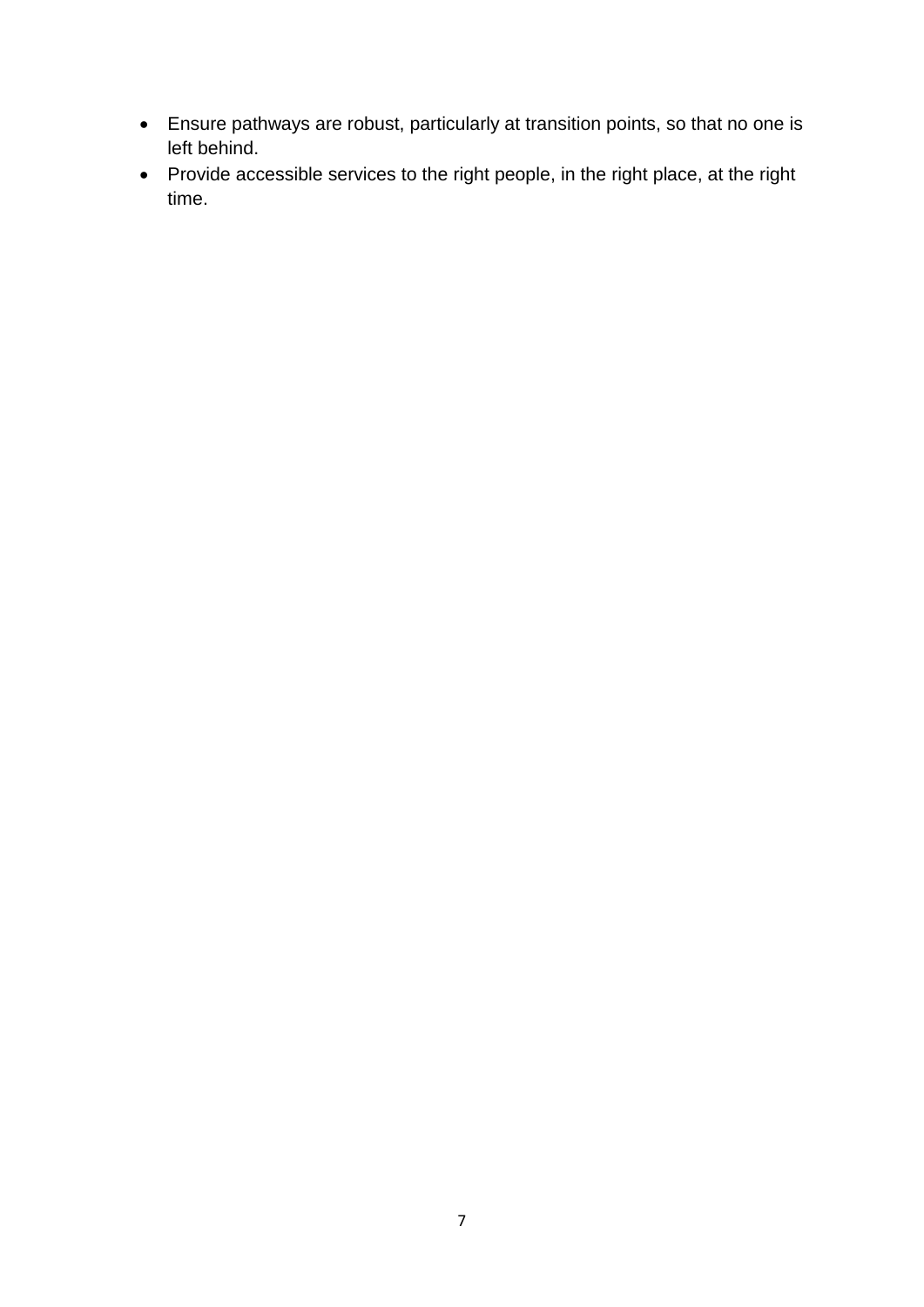# **Governance**

The Health and Wellbeing Board is a statutory sub-committee of the Council and is an integral part of Rotherham's wider strategic partnership structures, the Rotherham Together Partnership. In addition, the Integrated Care Partnership (ICP) Place Board reports into the Health and Wellbeing Board and takes strategic direction from the Health and Wellbeing Strategy.

As part of the refresh of the ICP Place Plan, a new Prevention enabling group was established. It was agreed that this group would directly report to the Health and Wellbeing Board to ensure ongoing strategic oversight of this work.



A summary of these governance arrangements is outlined in the diagram below.

# **Rotherham Together Partnership**

The Rotherham Together Partnership brings together statutory boards such as Safer Rotherham Partnership and the Health and Wellbeing Board, with other key strategic partnerships, such as the Business Growth Board, to deliver on Rotherham's medium-term priorities. These priorities, or "game changers", are set out in the Rotherham Plan 2025.

One of the game changers is 'integrating health and social care', which requires significant input from the Health and Wellbeing Board, working closely with the Integrated Care Partnership (ICP) Place Board. The Health and Wellbeing Board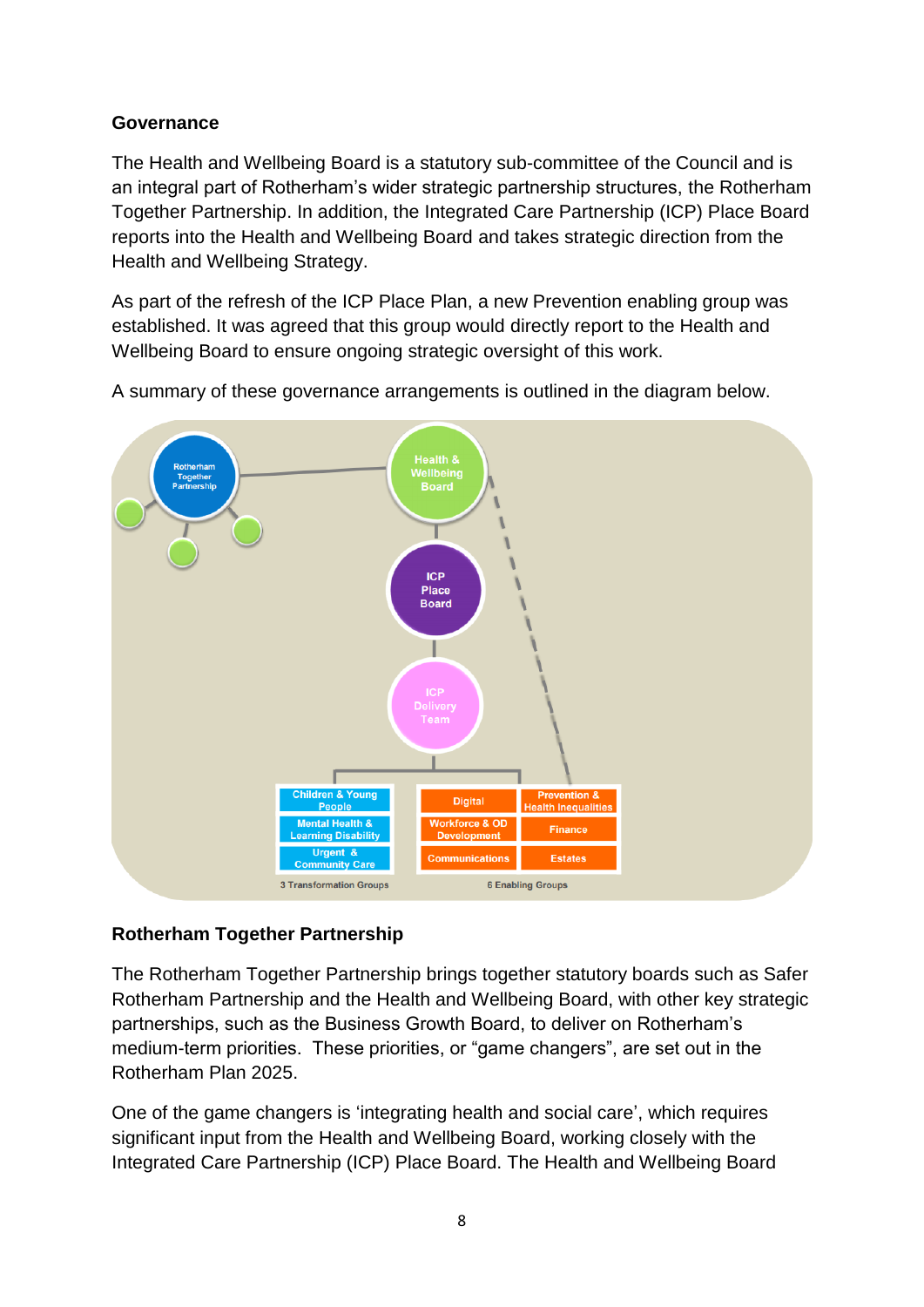also contributes to the other game changers, particularly 'building stronger communities' and 'skills and employment'.

# **Integrated Care Partnership (ICP)**

The ICP is made up of the local health and social care community, including the Council, CCG, providers of health and care services and the voluntary sector, who are working together to transform the way they care for the population of Rotherham.

The ICP Place Plan takes strategic direction from the Joint Health and Wellbeing Strategy and is the delivery mechanism for the aspects of the strategy relating to integrating health and social care. The Place Board regularly reports progress to the Health and Wellbeing Board, and there is a standing agenda item for the Health and Wellbeing Board to consider any issues escalated from the Place Board.

# **Safeguarding**

Safeguarding is a priority area of collaboration for local partners, and the Health and Wellbeing Board is a signatory to the partnership safeguarding protocol.

The protocol describes the roles, functions and interrelationship between partnership boards in relation to safeguarding and promoting the welfare of children, young people, adults and their families. It aims to ensure that the complementary roles of the various boards are understood so that identified needs and issues translate to effective planning and action.

Delivering on the protocol includes each board delivering and receiving updates from one another on annual basis, to ensure connectivity and appropriate oversight of issues relating to safeguarding. The terms of the protocol were fulfilled for 2020/21. Ensuring we are taking an integrated and co-ordinated approach to addressing issues relating to safeguarding will continue to be a priority for 2021/22.

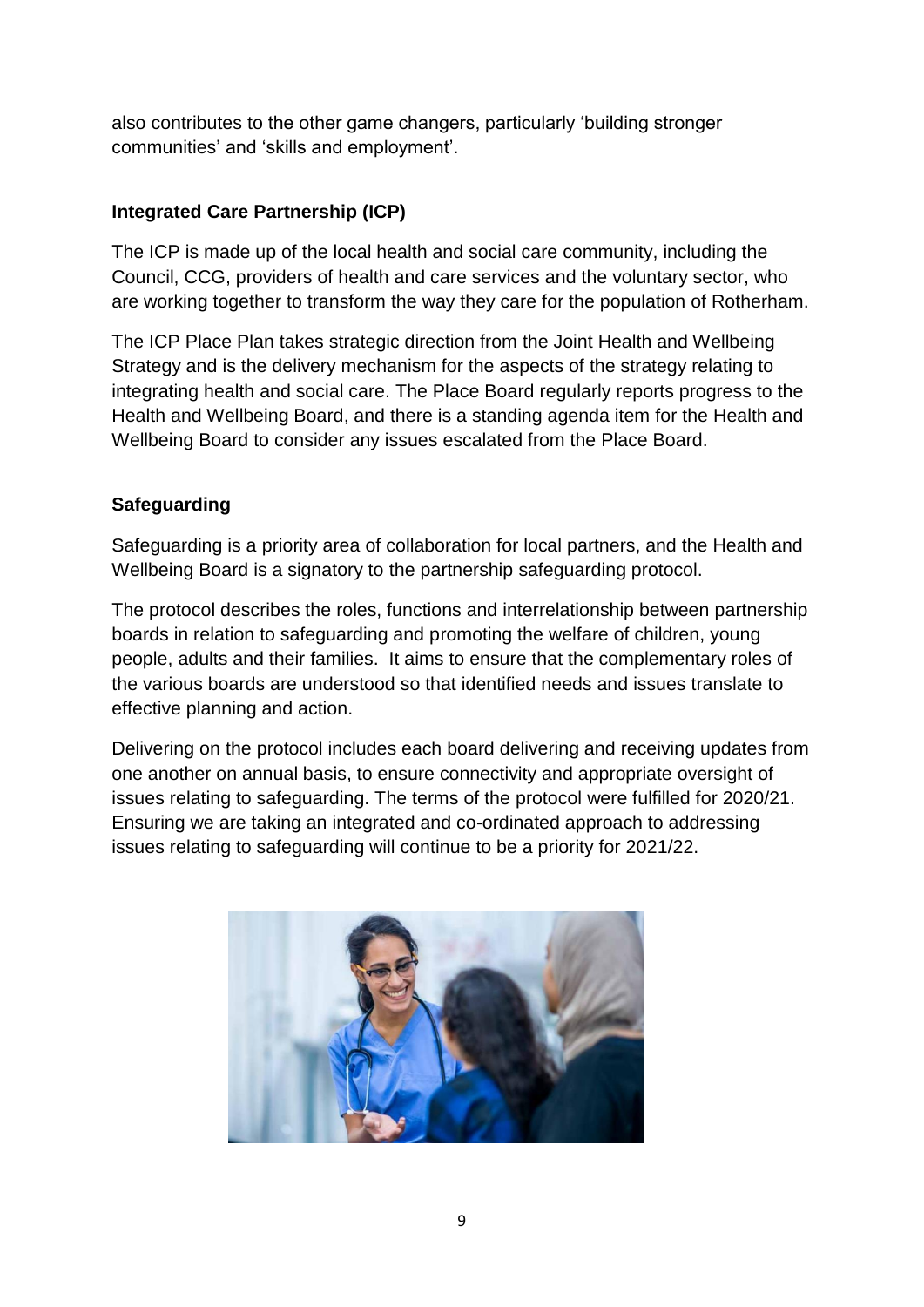#### **Key dates – 2020/21**

- June 2020 The Health and Wellbeing Board agreed to refresh its priorities in line with the priorities emerging from the COVID-19 pandemic.
- September 2020 The Health and Wellbeing Board held a session with the Health Select Commission on the findings of the Marmot Review: 10 Years on Report and the refresh of Health and Wellbeing Board priorities.
- September 2020 A development session was held with support from the LGA.
- November 2020 The Health and Wellbeing Board approved the renewed priorities and refreshed action plan.
- November 2020 The 'Integrating care: next steps' paper was published and consultation was launched.
- January 2021 The Health and Wellbeing Board submitted a joint response to the integrated care next steps consultation.
- January 2021 The Chair of the Health and Wellbeing Board shared good practice from Rotherham in a national webinar held by Public Policy Exchange on tackling loneliness and social isolation.
- February 2021 The integrated health and social care White Paper was published.
- February 2021 The Health and Wellbeing Board ran an annual review survey with board members. The board received an average rating of 9/10 in terms of how effectively it has worked over the past year (1 being poor, 10 being excellent.)
- March 2021 Health and Wellbeing Board members participated in a workshop with the other safeguarding boards, which included a focus on mental health as a cross-cutting issue.
- March 2021 The Health and Wellbeing Board held an engagement session with Age UK Rotherham and Rotherham Older People's Forum to explore the impact of the pandemic on older people.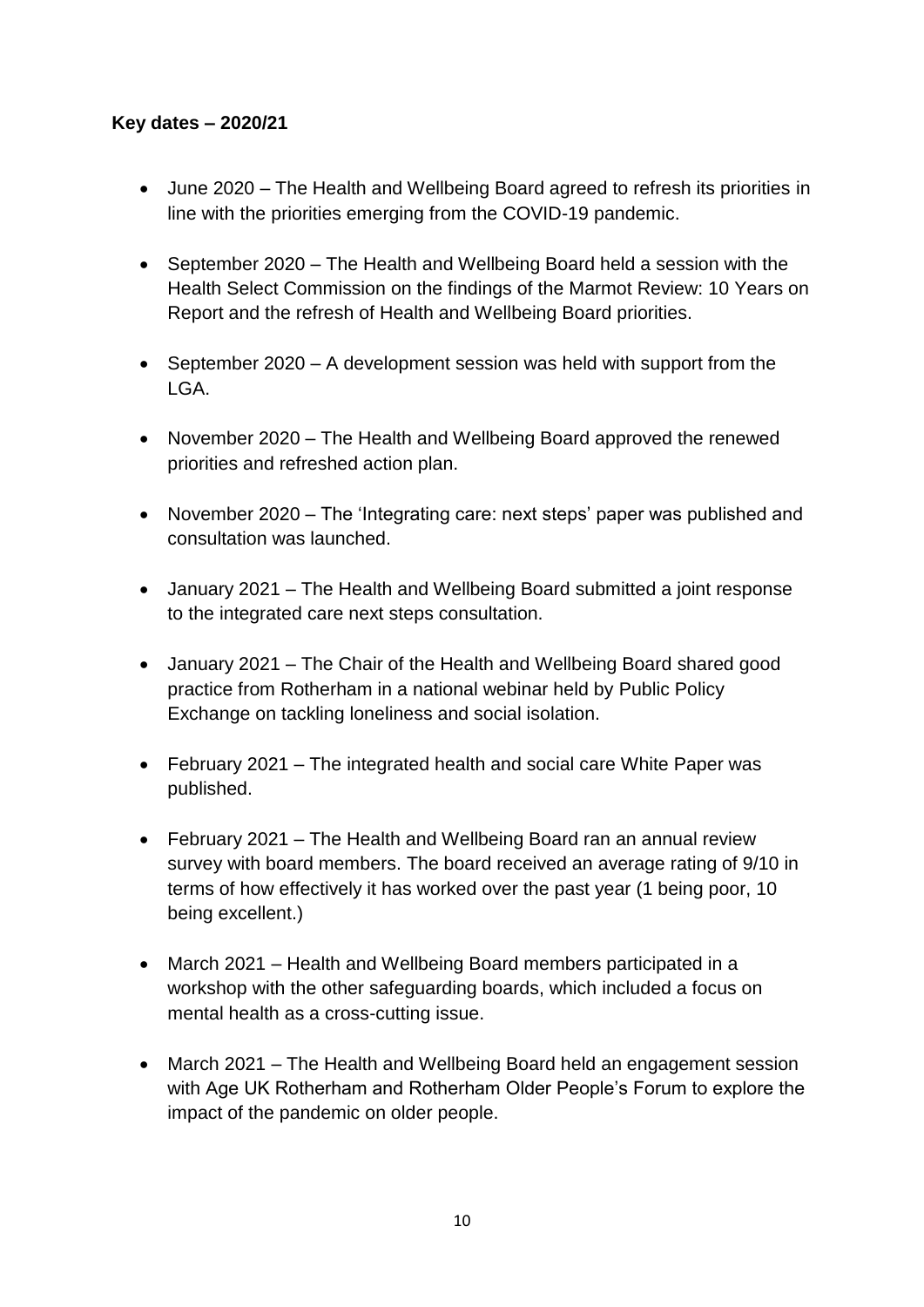#### **What's worked well?**



As well as partners working closely together on the response to the COVID-19 pandemic, there has also been significant progress made over the past year to support delivery of the Health and Wellbeing Strategy.

Examples of some of the achievements to deliver the strategy in 2020/21 include:

- Engaging with the Local Maternity System on the maternity transformation plan.
- The implementation of the Mental Health Trailblazer in schools 'With Me in Mind'. Since children returned to school in September pilot schools are reporting a significant positive impact from having Mental Health Support Teams in their settings.
- Delivery of the Suicide Prevention and Self-harm Reduction Action Plan, including promoting information around debt advice and signposting to Rotherhive website, sharing information for people at risk of relationship breakdown, helping carers and following up missed appointments.
- Pooling knowledge, expertise and resources across the partnership with regards to the mental health and wellbeing of our workforce.
- Launching the Moving Rotherham campaign to encourage local people to be more physically active. This has included activity such as the 'Moving in Nature' project, which is focussed on engaging local people with green spaces in their area.
- Establishing an unpaid carers group to ensure carers have the support they need throughout the pandemic. This group has also been closely involved in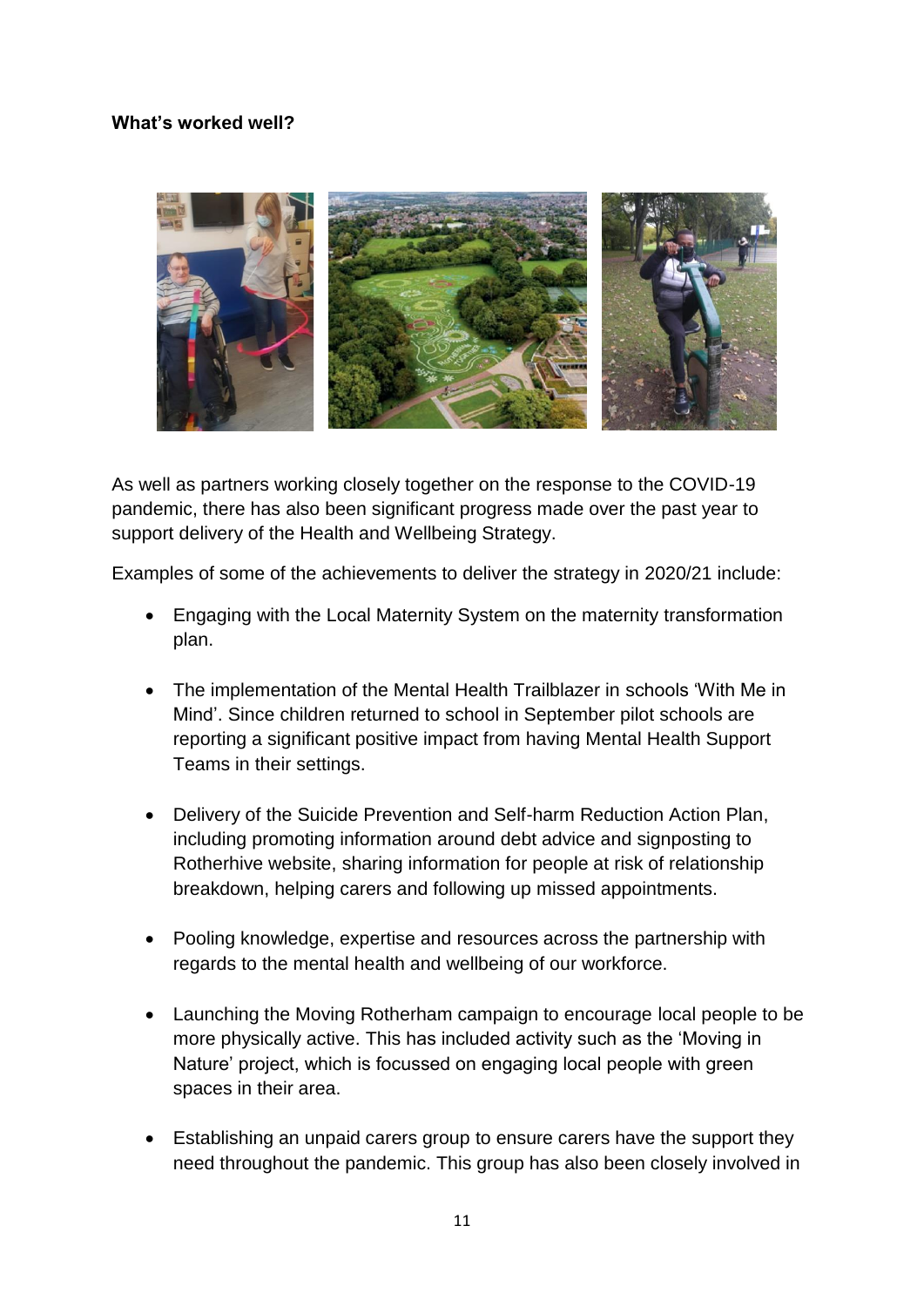the co-production of the Carers Strategy.

- Tackling loneliness and social isolation during COVID-19, including reaching out to at-risk groups, raising awareness via social media and redeveloping the MECC training.
- An estimated 400,000 people engaged in the Rotherham Together programme, which was developed to respond and support recovery from COVID-19. The programme focussed on three key themes: Joy, Gratitude and Hope and provided innovative and COVID-secure ways to foster connectedness.
- Working with the other boards across the Rotherham Together Partnership to deliver the safeguarding protocol, including coming together to discuss mental health as a cross-cutting issue.

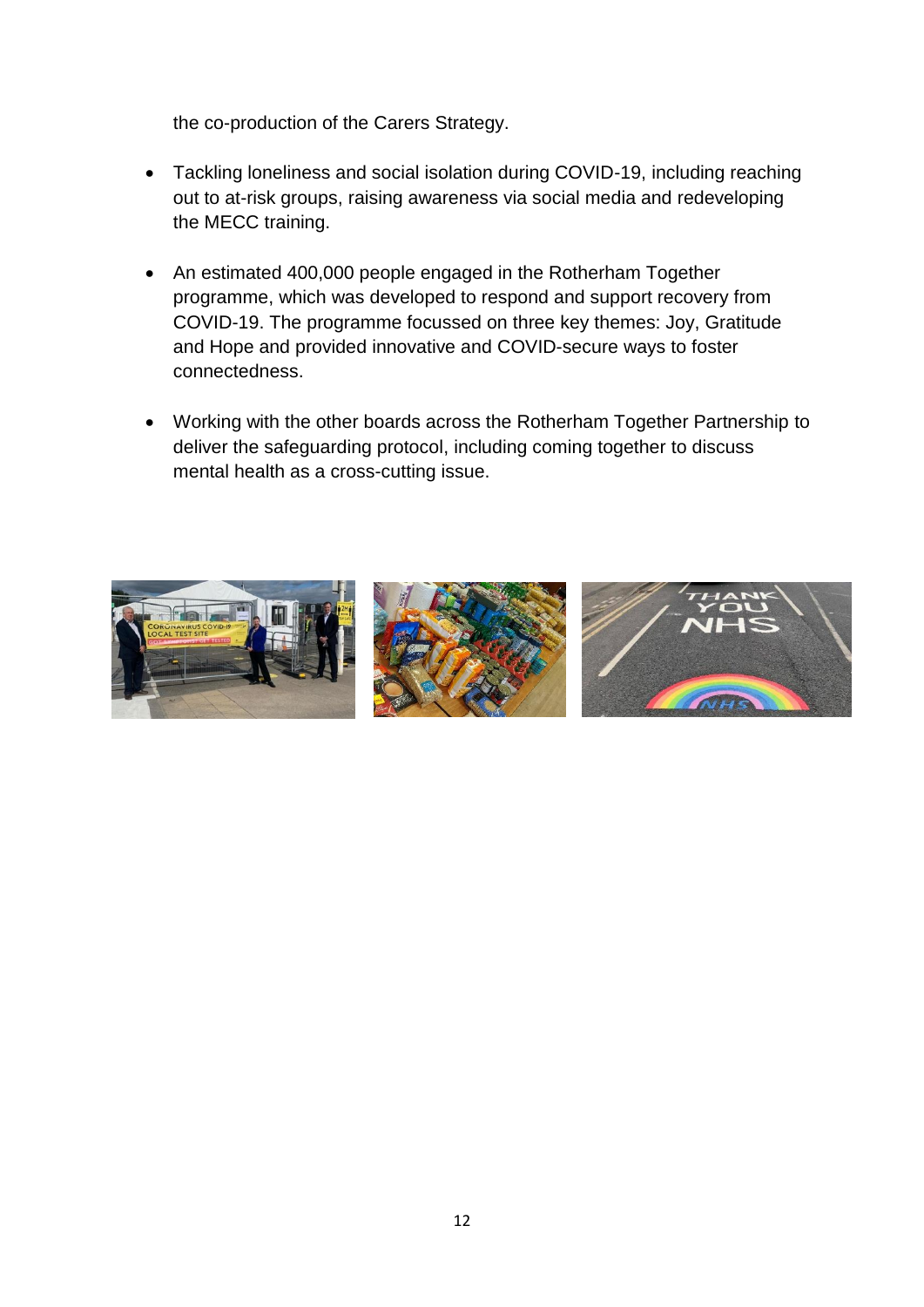# **Case Study: Supporting children and young people's mental health**



The COVID-19 pandemic has disrupted the lives and education of children and young people – leading to anxiety, sadness, stress and uncertainty. To support young people and their mental health, it was recognised by Public Health England that the views of young people would need to be sought to establish the state of their mental health and wellbeing during the 2020/2021 pandemic and lockdowns.

Rotherham worked jointly with all secondary schools and pupil referral units to enable all children and young people aged between 11 to 17 attending an educational establishment to have their voice heard.

It has been the aim to capture the views of children and young people in three stages: the beginning of the first lockdown (March/April 2020), approximately six months into the pandemic (October 2020) and during the easing of restrictions (May/June 2021). \*

Worryingly, the results from the October 2020 survey compared to June 2020 show that there was:

- A 7% increase in young people feeling anxious
- An 11% increase in young people feeling stressed
- A decline in young people feeling positive and managing problems well
- An increase in young people feeling confused, uncertain and sad

However, schools have fed back that the surveys been a valuable resource in shaping their approach to supporting children and young people with their mental health. There are many examples of positive support that schools have been put in place in response to findings from the survey, including:

- Inviting students to be a part of National Feeling Good Programme
- Developing a recovery curriculum for Years 7-11 in PSHCE
- Supporting students to work with Student Council to develop information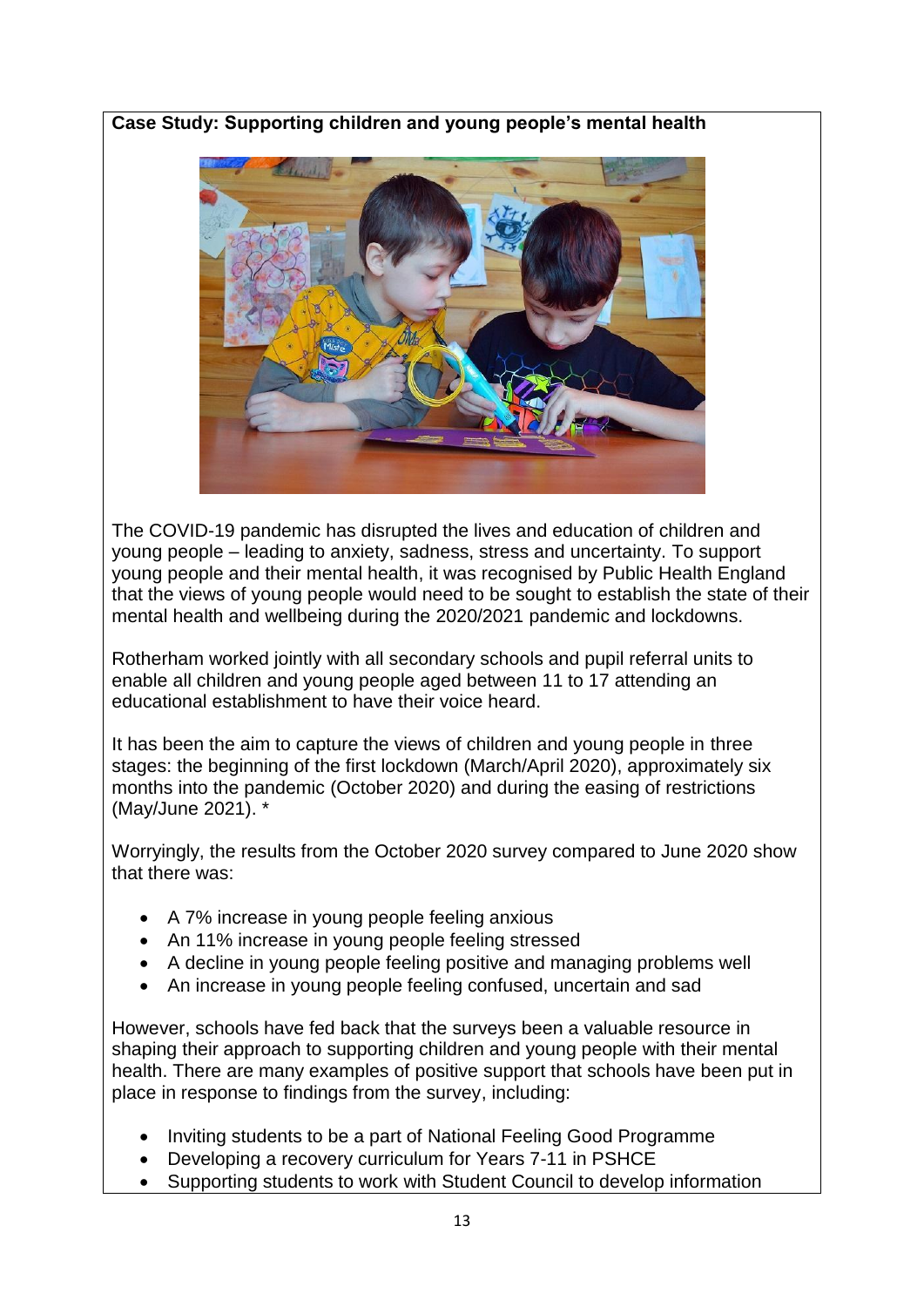around joint relaxation techniques

- Development of a pathway to share a clear picture of where and how support can be accessed
- Communication to students in the form of Student Wellbeing Newsletter; Parental Wellbeing Newsletter

Young people have also fed back about the strategies they have put in place to support their mental health through the pandemic, which have included talking with friends/family, building a routine, starting a new physical activity and learning new skills – all of which align with the Five Ways to Wellbeing.

The findings of these surveys are also fed into partnership meetings to shape decisions around service-delivery. This is also being picked up by the Mental Health Recovery Cell and will continue to inform recovery planning.

\*These results will be available July 2021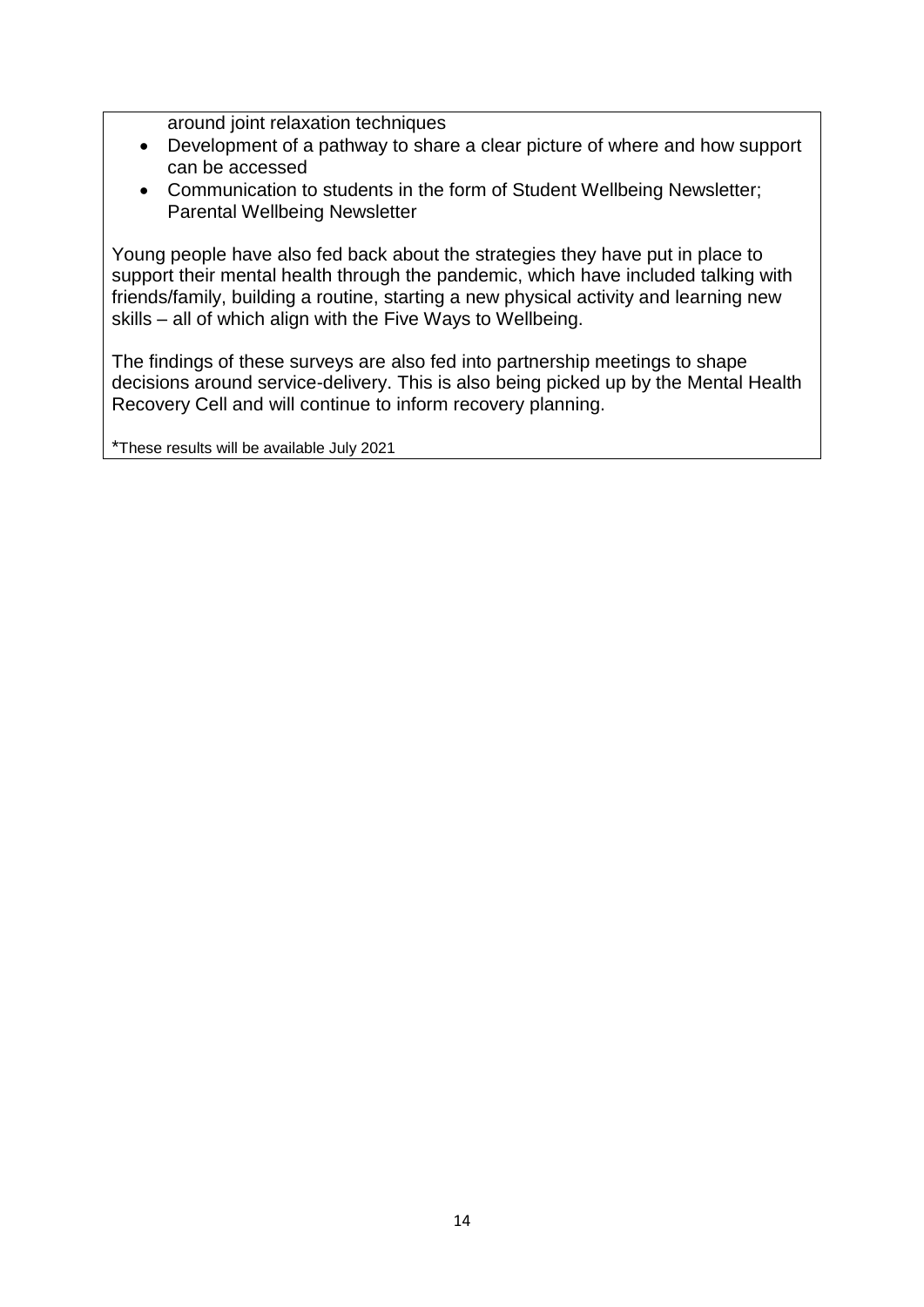**Case study: Engaging local people on the Great Big Rotherham To-do list** 



The Five Ways to Wellbeing is a nationally recognised, evidence-based set of actions that enhance personal wellbeing, helping individuals feel and function well. During the pandemic people have dug deep and found resilience they didn't know they had. Many local people have made positive changes – like spending quality time with family, getting outdoors more or learning something new.

It turns out many of these things fit with the Five Ways to Wellbeing:

- being physically active
- connecting with others
- giving time or skills to support others
- learning something new
- pausing to take notice and reflect.

It will be just as important for local people to look after their wellbeing – and keep doing those positive things as Rotherham moves into recovery. A call out has gone through the press, social media, through partner organisations and community groups to learn from local people about how they have remained resilient during the COVID-19 pandemic.

Resident's ideas and suggestions will then be compiled to create The Great Big Rotherham To-Do List – a free pocket guide full of inspiration to find everyday moments of calm, interest, health and fun based on the Five Ways to Wellbeing.

The Great Big Rotherham To-Do List will be available as a fold-out planner via libraries and community groups as well as online; it will also contain information about the Five Ways to Wellbeing – simple steps that can easily be incorporated into daily life to protect physical and mental health.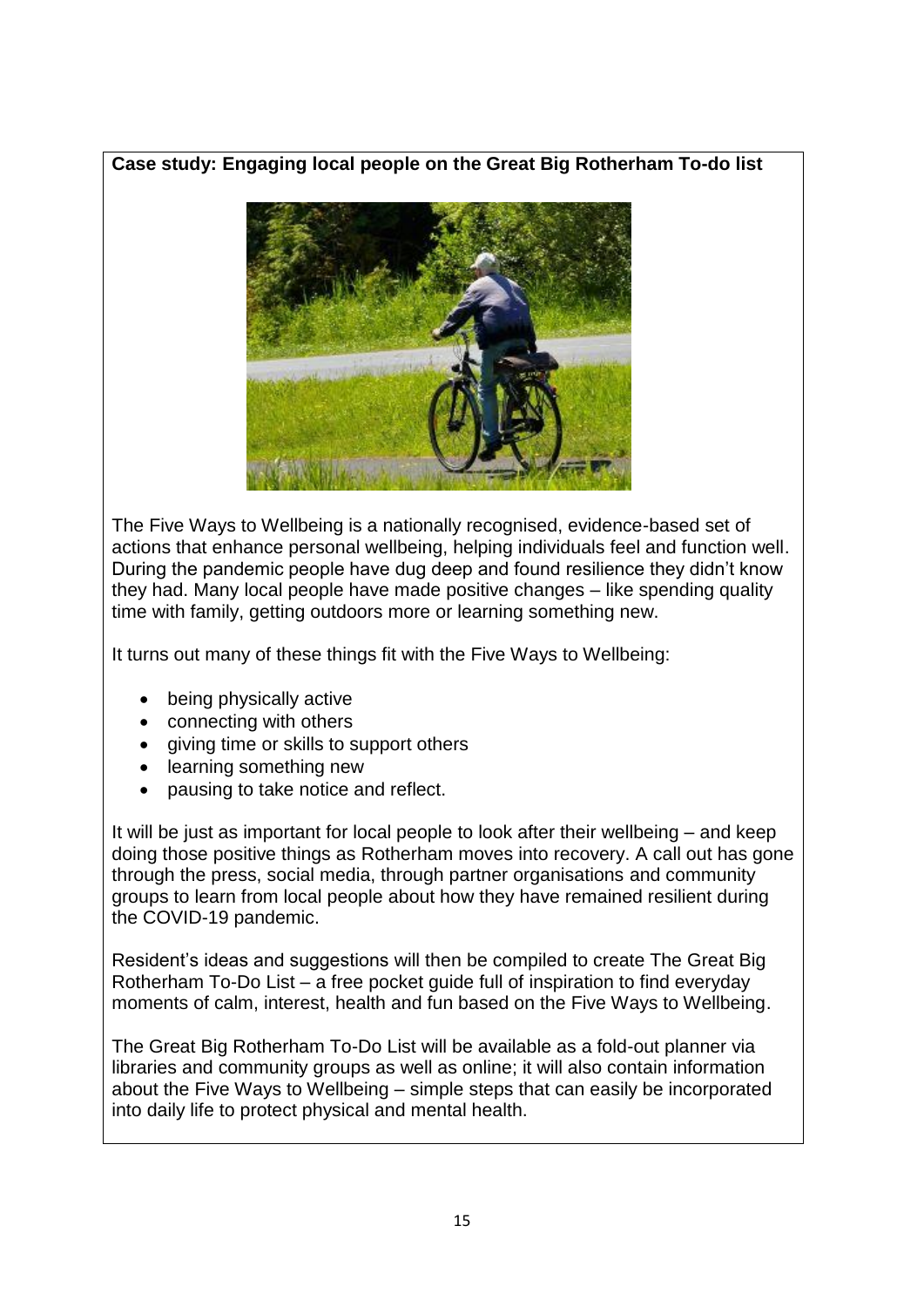**Case study: Launching 'Beat the Street' to encourage local people to move more**



Regular physical activity has significant health benefits, including protection against many chronic diseases, better mental wellbeing and improved quality of life. Unfortunately, evidence suggests that Rotherham people are less physically active than the national average, with only 55% of adults being physically active and 30% being physically inactive.

In the context of some of these challenges, the Beat the Street project was launched in Rotherham. Beat the Street is a free, interactive challenge that encourages people of all ages to incorporate physical activity into their daily lives by turning the area into a six-week game which incentivises walking, cycling, running, scooting and active travel.

Beat the Street is being delivered by Intelligent Health and is funded by and Rotherham Council's grant funding allocation from DfT's Sustainable Transport Access Fund and the National Lottery on behalf of Sport England.

The game is completely contactless and players take part in their family groups or support bubbles are encouraged to walk, cycle, run, wheel or scoot as far as possible within the local area, with prizes for the teams that clock up the highest number of miles.

Beeping and flashing sensors called Beat Boxes have been placed on lampposts around the area for the duration of the six-week game. Primary school pupils received a pack via school containing a fob, a card for an adult to play, and a map.

Players can form virtual teams, then walk, run, roll, scoot or cycle between the Beat Boxes scoring points with their fobs or cards as they go. The more Beat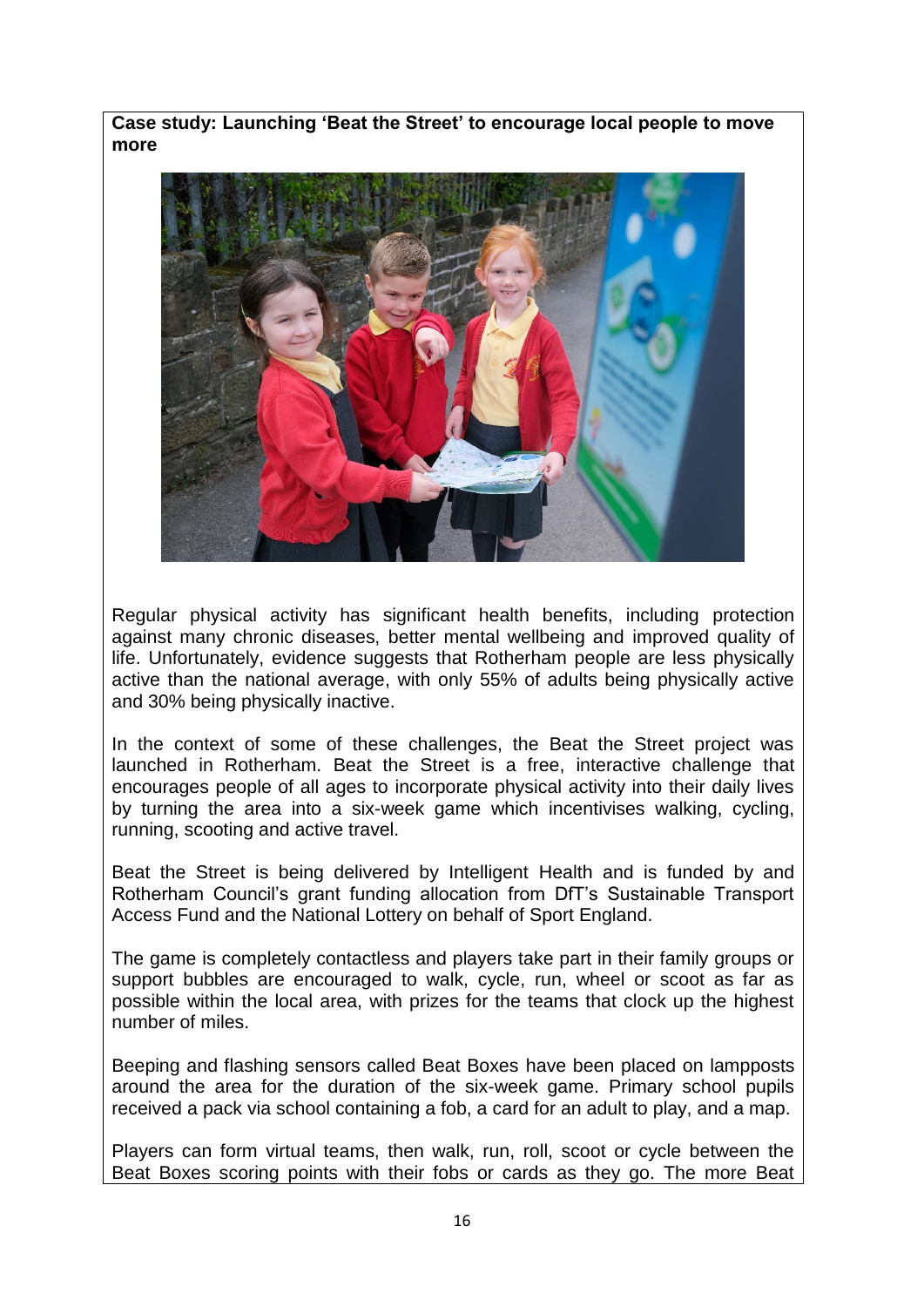Boxes on their journey, the more points they score for their community or school team. Each week is themed with different activities to help participants get the most out of their Beat the Street experience. There are around 14k players in Rotherham, with 87,640 miles travelled so far.

Rotherham Council Cabinet Member for Adult Social Care and Public Health, Cllr David Roche, said: "We know that lockdown has impacted people's activity levels and Beat the Street gives a safe and stimulating way for young people and families to get out and get active with a purpose. It's clear that now, more than ever, it is vitally important to ensure that we adopt healthy lifestyle habits around incorporating physical activity into our days and trying to travel in more active ways by walking or cycling."

Once the game finishes, a plan is in place to ensure sustained behaviour change in people who took part through work with primary schools, workplaces and linking into opportunities and activities already available locally via partners. Active travel will be a key focus of this plan, building on the learning from the project.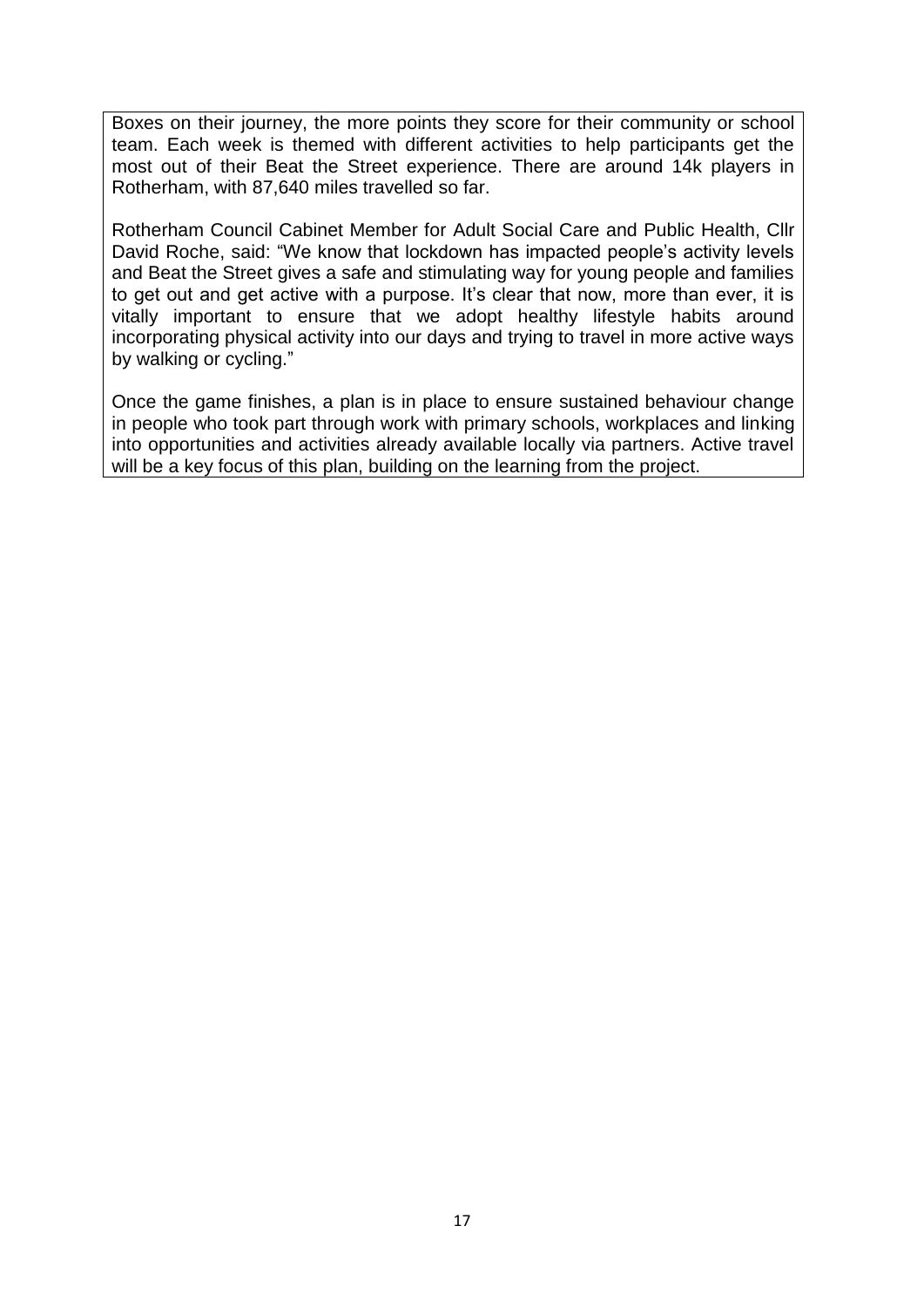#### **Case study: Making friendship calls to residents experiencing loneliness**



The COVID-19 pandemic has radically changed the daily lives of our residents. Through following the restrictions to stay safe and protect others, the opportunity to interact with friends, family and other people in the community has significantly changed. In this context, it is not surprising that many people have experienced feelings of loneliness.

In response to the pandemic, the Rotherham Community Hub was launched in late March 2020, to provide support to any Rotherham resident affected by COVID-19. Through the Hub, Rotherham residents are linked up with Rotherham Heroes volunteers, who can provide various kinds of support, including support with loneliness. As part of this campaign, Rotherfed developed the Friendship Calls project, to offer a friendly voice over the phone to local people.

The Friendship Calls project is a no-barriers service and any Rotherham resident over the age of 18 can receive the calls. Recipients are carefully matched with a trained volunteer, who Rotherfed think will be a good fit for a weekly phone call.

A wide range of people have accessed the service – from a 21 year old student to a 105 year old gentleman – reinforcing that loneliness can affect people from all ages and from all backgrounds. These are just a few examples of the people who have accessed the service and the impact it has had on them:

- Paul is over 100. He relishes the calls he gets weekly and will play the harmonica for the volunteers over the phone. His confidence has increased and is now out and about more on his scooter!
- Steven is a man in his fifties who has served time in prison and is now out on probation. Steven really enjoys the calls as he feels that no one is judging him and he feels he can really connect to the volunteers and start building his trust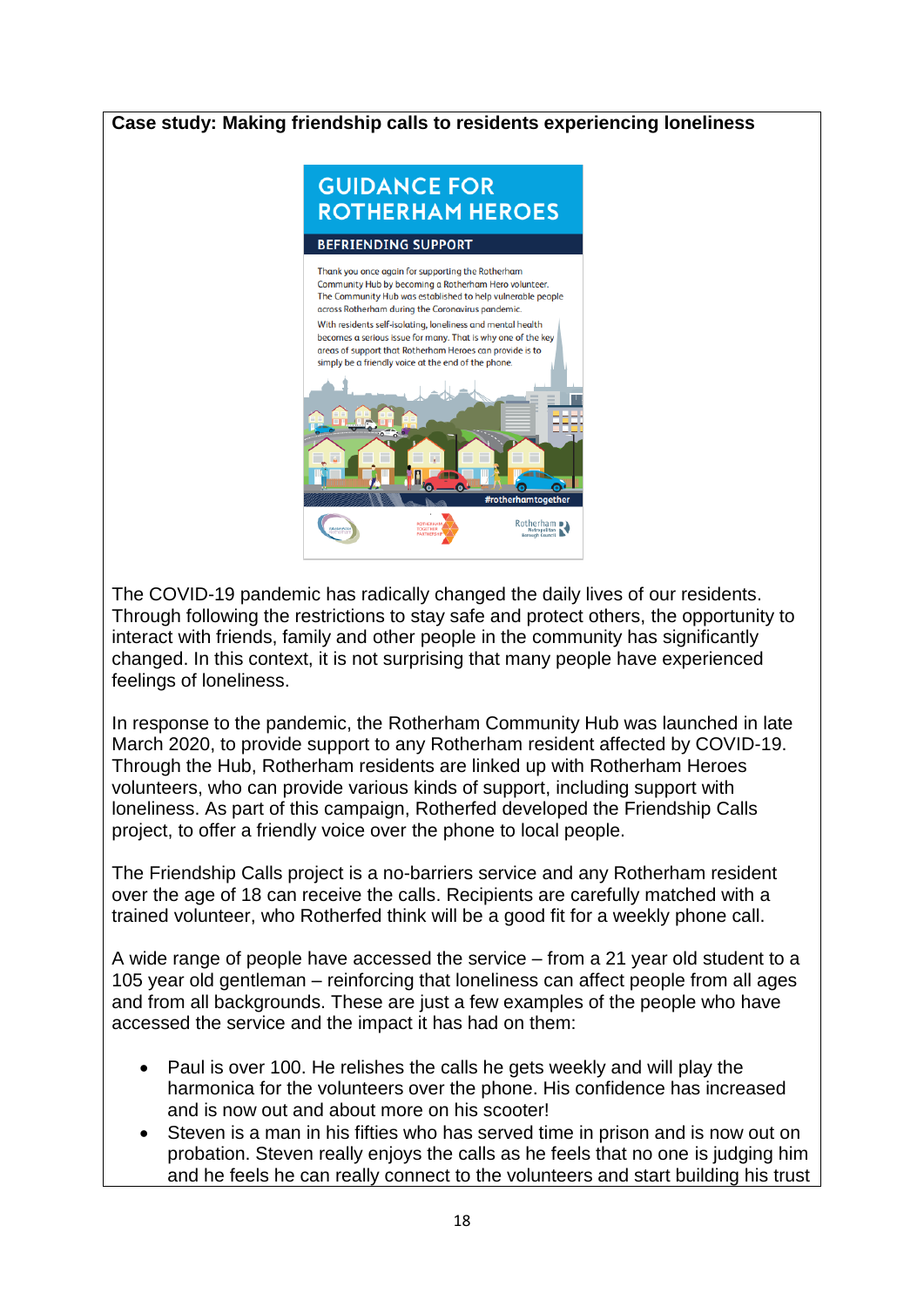in people again.

- Angela is a young mum and the survivor of domestic abuse. These calls have built her confidence up and given her a will and strength to believe in herself again.
- Mary is a disabled lady who started received calls during lockdown as she was very socially isolated. The calls have built up her confidence and she has now decided to become a volunteer herself!
- Harry lives with Borderline Personality Disorder and lives on his own with no family support. He says that the calls give him a chance to have a friendly chat with someone who does not judge him, or try to change him, but someone who just lets him be 'normal' for a change.

In the first year of the Friendship Calls project:

- 290 number of people were referred to the service (159 currently active),
- 61 volunteers supported the service (49 currently active),
- 3,190 calls have been made.

Rotherfed provides support and personal development opportunities for all volunteers. This includes regular support sessions and all relevant training.

To find out more about the project, please contact Jane Owen (jane.owen@rotherfed.org/07399 888034) or Nicola Evans (nicola.evans@rotherfed.org/07376 666191).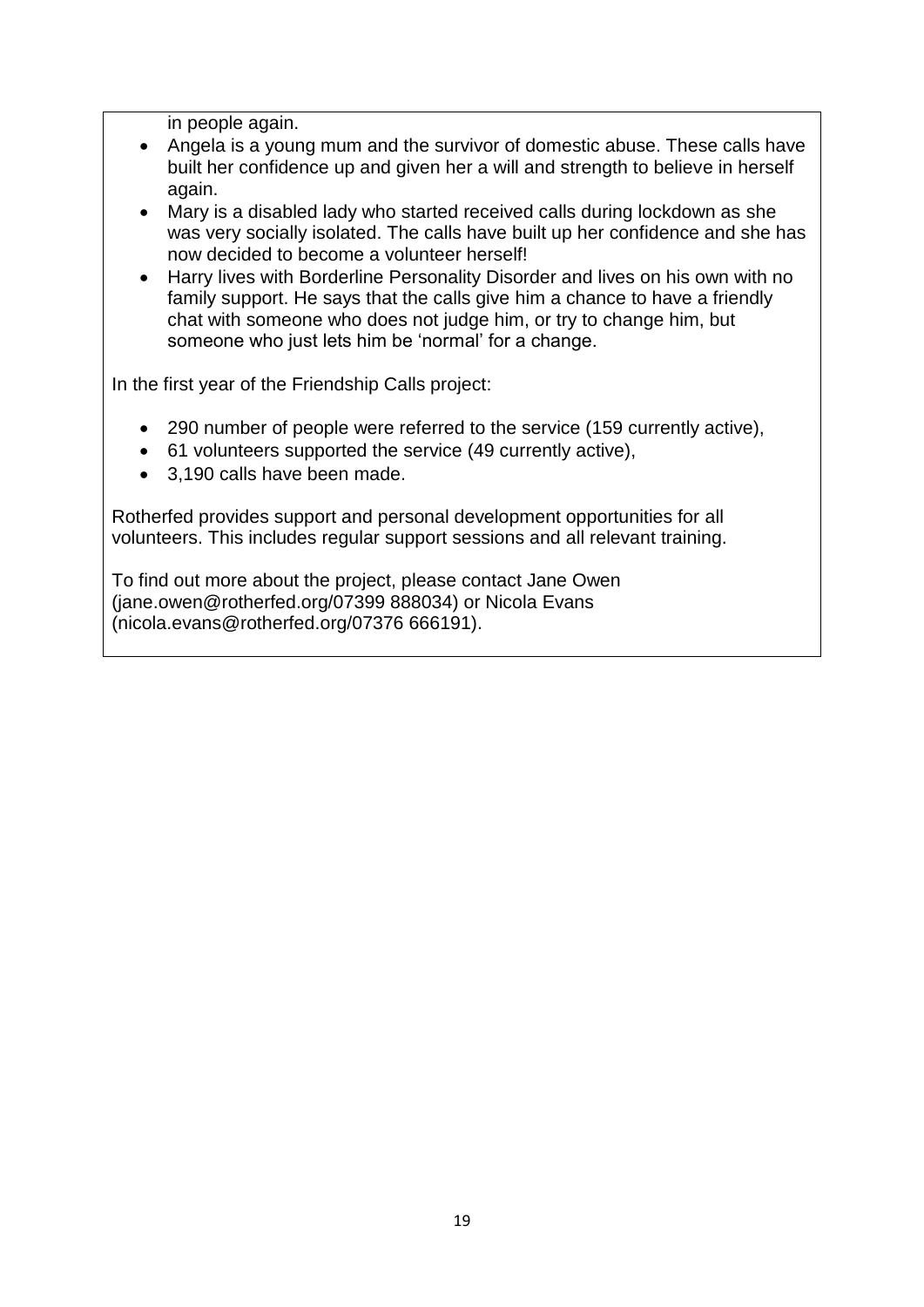#### **What are we worried about?**

**There are large gaps in life expectancy and healthy life expectancy** both within the borough and compared with the national average. Moreover, the coronavirus pandemic has exacerbated existing health inequalities, with the most disadvantaged communities being hit the hardest.

**The leading causes of death in Rotherham include ischaemic heart disease (IHD), stroke, lung cancer, COPD and Alzheimer's / dementia.** For a disease such as ischaemic heart disease, 93.2% of deaths are considered attributable to risk factors that are potentially preventable. The risk factors contributing the most to deaths in Rotherham are smoking, high blood pressure, high blood glucose, high BMI and high cholesterol.

Considering the picture for some of these key risk factors in Rotherham:

- Smoking prevalence in adults is higher than the national and regional averages.
- There is a high prevalence of both childhood and adult obesity with a strong correlation with areas of highest deprivation.
- A significant proportion of adults are physically inactive.

This emphasises the importance of prevention and early intervention.

#### **Mental health and wellbeing is also a concern:**

- In Rotherham, self-reported wellbeing scores for 2018/19 were significantly worse than England in relation to low satisfaction, low happiness and anxiety.
- The percentage of adults registered with GPs for depression is higher than the national average.
- Rotherham's suicide rate is higher than the national average.